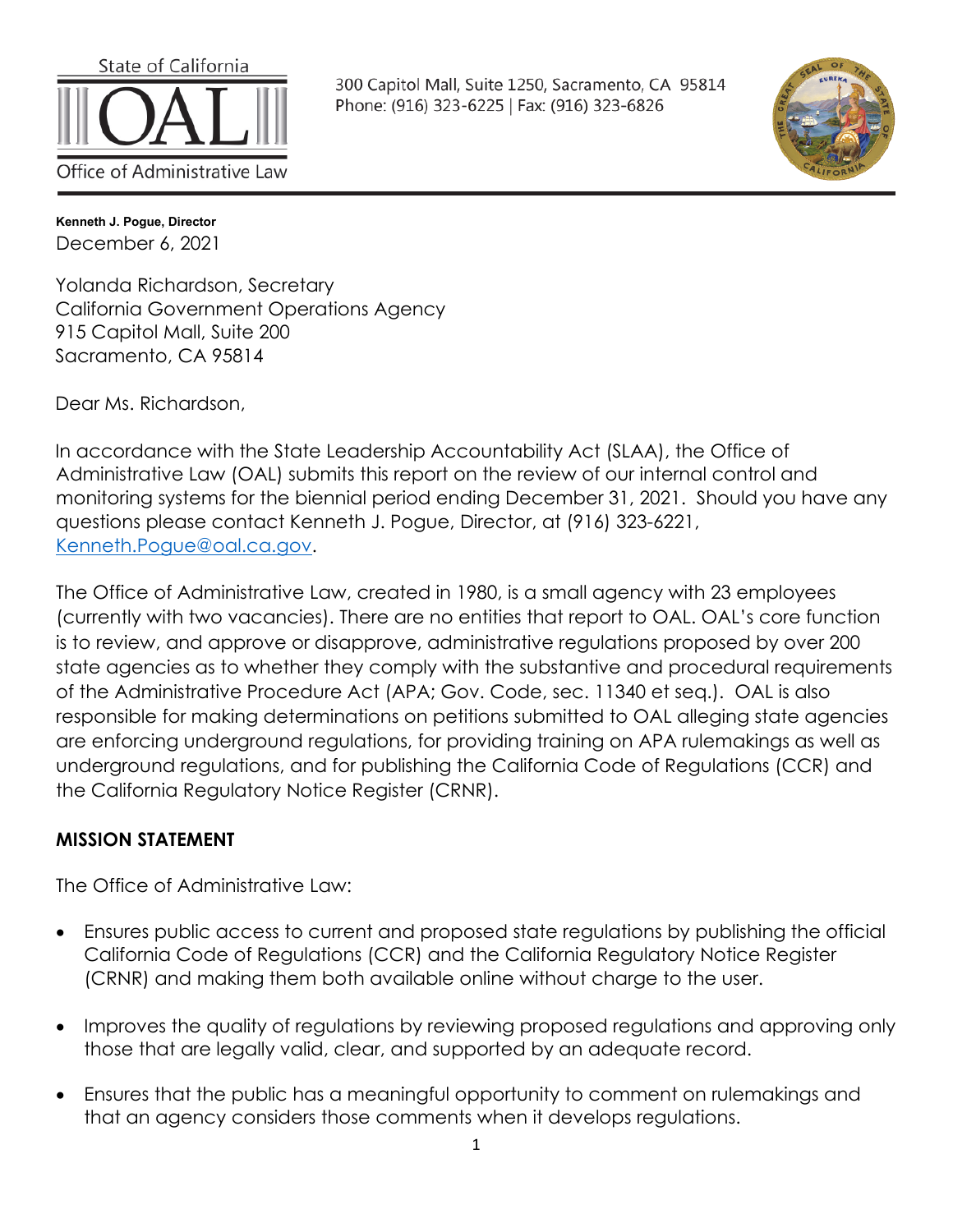- Protects the public from illegal rules by issuing legal opinions (called "determinations") concerning alleged "underground regulations."
- Fosters increased awareness of the rulemaking process.

# **OAL Functions**

OAL's primary functions are to implement the APA and OAL's mission statement.

- Regulation Review— State agencies each year propose thousands of regulations which, when adopted, affect almost all economic activities and all segments of the California public. The volume of this regulatory activity is driven in large part by the enactment of new statutes and the amendment of existing laws. OAL reviews each proposed regulation subject to OAL review and approves the regulation only after it ensures that the rulemaking agency has adequately considered public comments, and the regulation is easily understood, necessary, authorized, and consistent with law. When approved by OAL and filed with the Secretary of State, a regulation has the force of law. OAL review benefits not only the Legislature and those affected by state agency regulations, but also the agencies themselves.
- Regulation Publication— OAL, through OAL's vendor Thompson Reuters (Barclays), provides for the official publication of all approved regulations in the CCR, the recognized source of regulatory law in California.
- Notice Publication— Also through Barclays, OAL is responsible for an additional publication, the CRNR, which contains, among other things, Notices of Proposed Regulatory Action, and notifications to the public of various OAL and state agency decisions and pending actions related to regulations (Gov. Code, sec. 11344.1).
- Education and Training— OAL promotes public participation in APA rulemaking by responding to public inquiries and providing ongoing training to state agency staff on appropriate and efficient rulemaking and the public's role in the process.
- Public Awareness and Information— OAL maintains a home page on the Web to inform the public of OAL's mission and functions and other helpful information, such as what emergency regulatory actions are pending, and provides a portal for public contact with OAL. OAL maintains a reference attorney service to answer questions from the public and government agencies. OAL also offers free yearly training in the underground regulations petition process to members of the public.
- Determinations Regarding "Underground Regulations"— After receiving a formal petition from an interested person, OAL may issue a legal opinion determining whether agency rules not adopted under the APA are "underground regulations" which must be adopted according to APA procedures, including public comment and OAL review.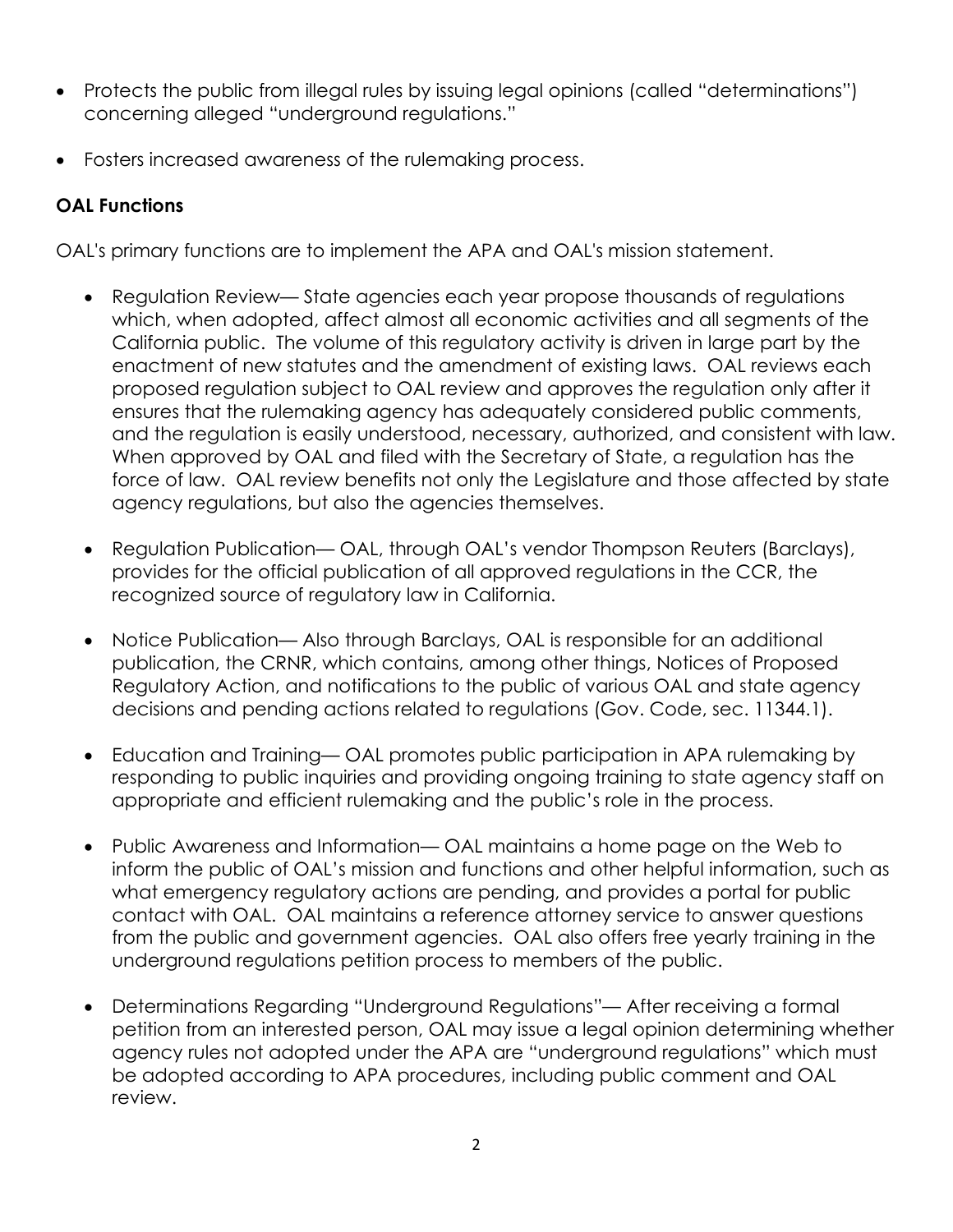#### **Vision**

OAL is a public agency that serves its constituents by providing: professional legal review of regulations and requests for determination; education concerning the rulemaking process; and access to state agency regulations accurately produced in both paper and electronic form. Management and staff work closely together to achieve optimal productivity and job satisfaction.

#### **ONGOING MONITORING**

As the head of OAL, Kenneth J. Pogue, Director, is responsible for the overall establishment and maintenance of the internal controls and monitoring systems.

#### **EXECUTIVE MONITORING SPONSORS**

The executive monitoring sponsors' responsibilities include facilitating and verifying that OAL's internal control monitoring practices are implemented and functioning as intended. The responsibilities for the executive monitoring sponsors have been given to: Kenneth J. Pogue, Director, Elizabeth Heidig, Deputy Director, Dale Mentink, Assistant Chief Counsel, and Belinda Lindstrom, Staff Services Manager II (SSM II).

#### **Monitoring Activities**

The monitoring of OAL's responsibility of meeting statutory and regulatory deadlines, as well as the demonstration and monitoring of ethical codes of conduct, continues daily by the Director. The Director meets daily with key staff and holds monthly meetings to identify internal and external control issues and mitigation strategies for implementation. Additionally, the Director holds key legal staff conferences on an as-needed basis (but at least weekly) to address organizational goals, objectives and risks.

#### **Reporting and Documenting Monitoring Activities**

The Director, Deputy Director, and Assistant Chief Counsel (OAL does not have a chief counsel position) determine whether statutory and regulatory deadlines have been met by monitoring e-mail notifications, database auto-notifications, and confidential file review memos written by legal staff to the executive file review committee. The executive file review committee consists of the Director, Deputy Director, Assistant Chief Counsel, and two Attorney IVs. The Director monitors the office workload of the legal staff on a weekly basis, or daily if needed, using a report compiled by support staff.

OAL's SSM II, with the assistance of the Department of General Services' (DGS) staff, drafts the OAL budget, which is reviewed and approved by the Deputy Director and the Director.

The SSM II meets with the Director on a weekly basis, or more often as needed, and reports on the current progress of non-payments of state agency invoices, accounts payable,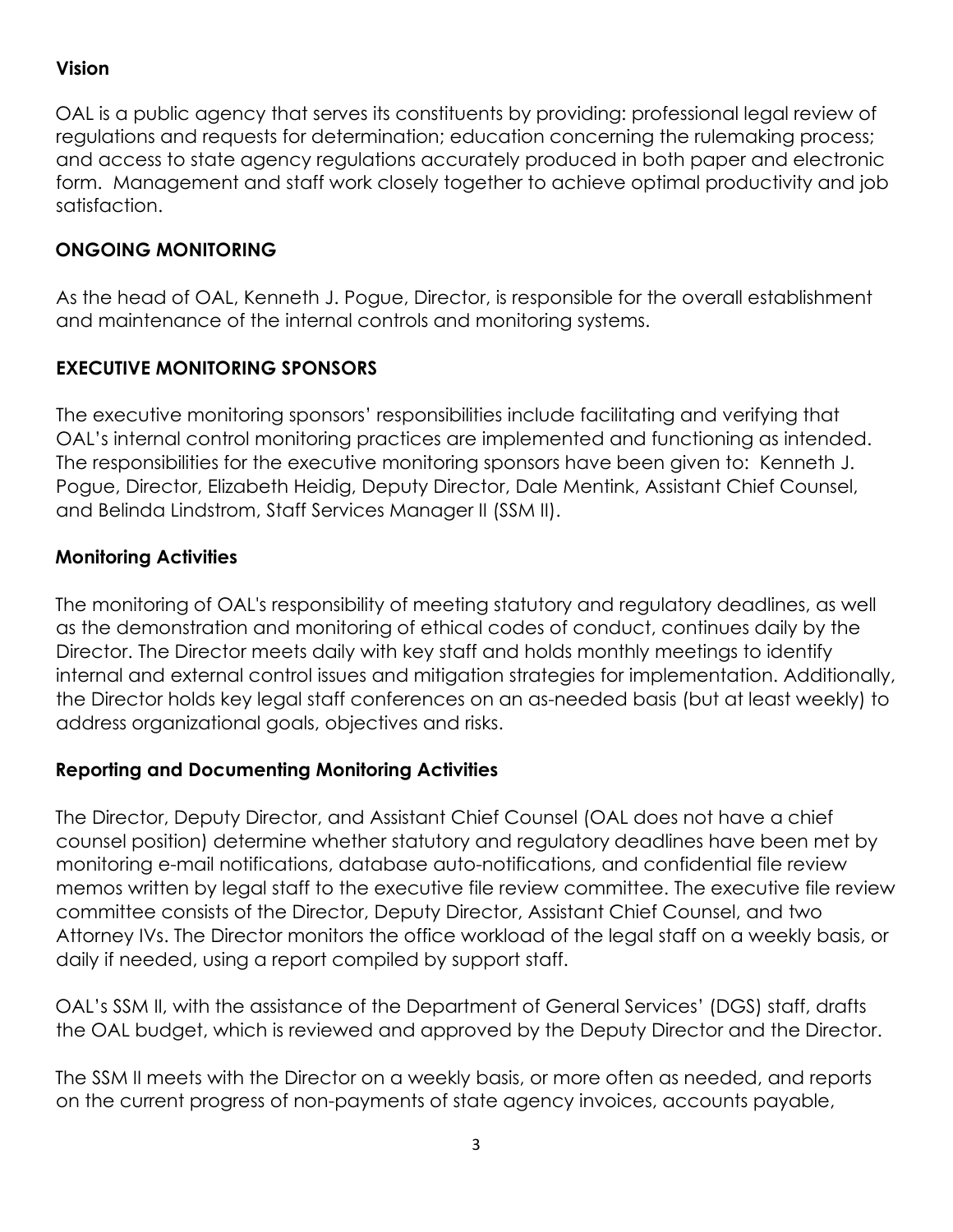staffing, and the ongoing working relationship with Department of Finance (DOF), DGS, and Fi\$Cal. The Director meets with management staff on a weekly basis, or more often if the circumstances require, such as when the office is in the process of filling a vacant position.

The monitoring of purchases is the responsibility of the Associate Governmental Program Analyst (AGPA), as overseen by the SSM II, and facilitated by the implementation and use of the FI\$Cal system. The AGPA reviews and processes purchase orders, and the Director reviews and approves them as appropriate.

The monitoring of non-payment of invoices for payments owed to OAL continues daily and is overseen primarily by the SSM II.

The monitoring of the staffing level at OAL is ongoing and increases as vacancies become imminent. The Director meets with other management staff as the need arises. The AGPA and SSM II meet quarterly with DGS to discuss new processes and/or procedures in accounting regarding Fi\$Cal, and to discuss issues that may be at hand and any other concerns that might arise through these interactions with DGS. The SSM II then meets with the Deputy Director and the Director to review and discuss any relevant changes.

#### **Addressing Identified Internal Control Deficiencies**

Vulnerabilities identified during ongoing monitoring are reported to the executive monitoring sponsors for discussion and resolution. Being a small office of 23 positions (21 filled), with a flat management/hands-on style, OAL can act quickly in response to any deficiencies that appear during any monitoring activity or otherwise. Corrective actions are taken to ensure identified vulnerabilities are corrected, weaknesses are identified, and proactive measures are taken. OAL procedures now require review and approval on three levels for expenditures:

- First, by the SSM II
- Second, by the Deputy Director
- Third, by the Director

Furthermore, OAL continues to cross-train staff on core functions to ensure coverage in the event OAL loses a key employee.

### **Communication**

OAL communicates internally through regular management meetings, monthly legal division meetings and by email as well as through detailed written policies and procedures for both the legal staff and support staff, checklists for legal review, and confidential legal memorandums. Any identified deficiencies are handled directly with key staff and, when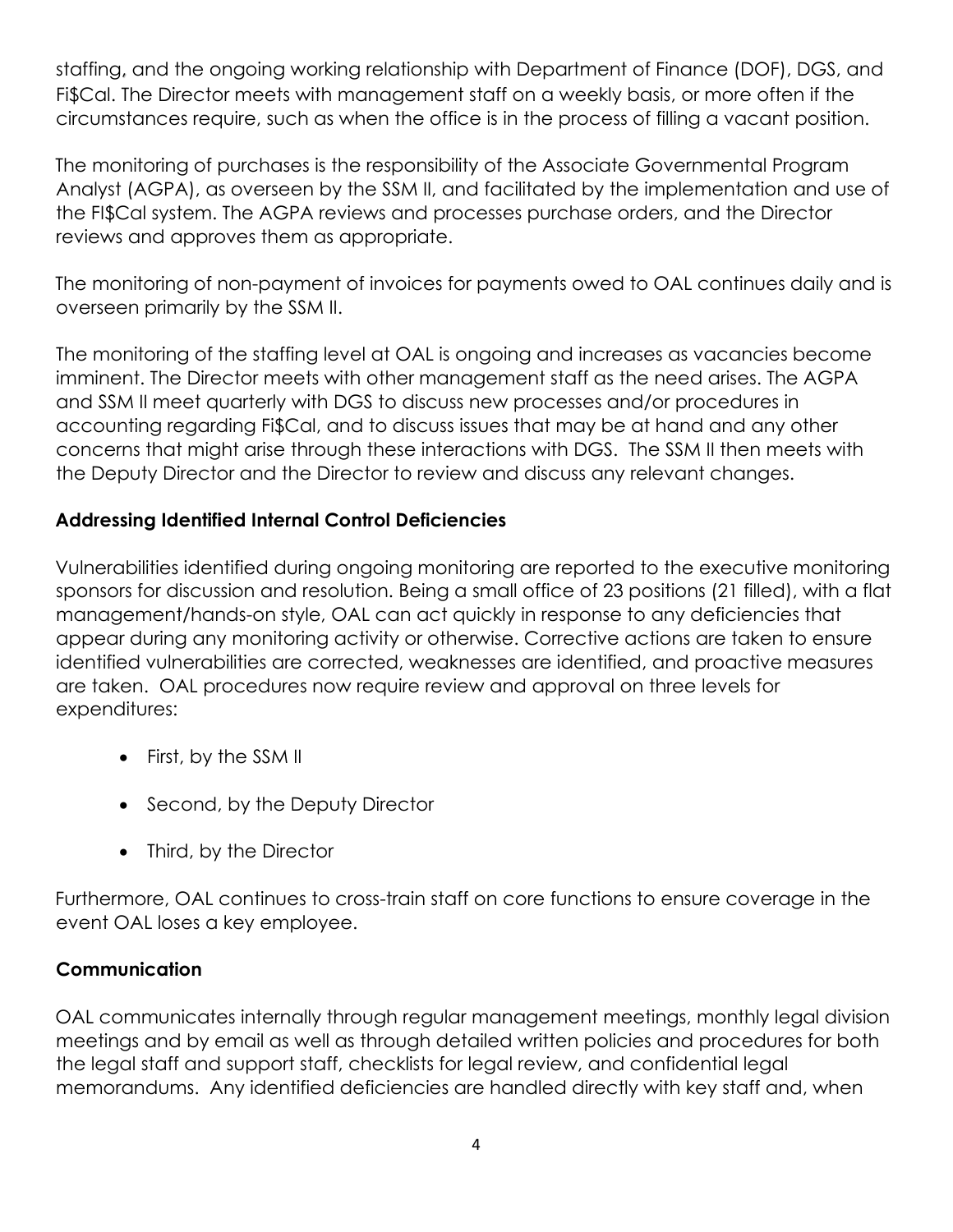appropriate, groups of staff to further enhance quality and productivity in addressing statutory responsibilities and increasing public/departmental outreach and response.

All employees are encouraged to report inefficiencies, inappropriate actions, and/or ethical concerns to their supervisor, or any manager/supervisor they feel comfortable with. In addition, all employees have open and direct access to the Director.

Other channels of communication include:

- Regularly held trainings (both on rulemaking and underground regulations)
- OAL Reference Attorney responds to inquiries from the public and state agencies
- Underground Regulations Attorney responds to questions concerning potential underground regulations
- External Stakeholders Access through the OAL Reference Attorney, Assistant Chief Counsel, Deputy Director and Director (when appropriate)[1](#page-4-0)

#### **Ongoing Monitoring Compliance**

OAL has implemented and is documenting the ongoing monitoring processes as outlined in the monitoring requirements of California Government Code sections 13400-13407. These processes include oversight, reviews, evaluations, and improvements to the OAL systems of controls and monitoring. Key performance indicators are tracked by the executive monitoring sponsors daily through ProLaw[2-](#page-4-1)generated reports on assigned files and due dates, as well as Daily Action Reports (on Secretary of State filings) and automated calendar reminders on various action items and meetings, so that vulnerabilities are quickly identified and addressed.

#### **RISK ASSESSMENT PROCESS**

The following personnel were involved in the OAL's risk assessment process: Executive Management (Kenneth J. Pogue, Director, Elizabeth A. Heidig, Deputy Director, Dale Mentink, Assistant Chief Counsel, and Belinda Lindstrom, SSM II).

#### **RISK IDENTIFICATION**

Because OAL is a small agency with a collegial staff of attorneys, legal analysts, and support staff, OAL's executive team uses a hands-on, direct communication approach toward management of the office. OAL does not have an internal auditor but does contract with DGS for specified services in Information Technology and Human Resources, including

<span id="page-4-0"></span><sup>1</sup> OAL intends to provide additional External Stakeholder training for participation in the rulemaking process in 2022.

<span id="page-4-1"></span><sup>2</sup> ProLaw is a Legal Practice Management, Document Management and Accounting program for law firms.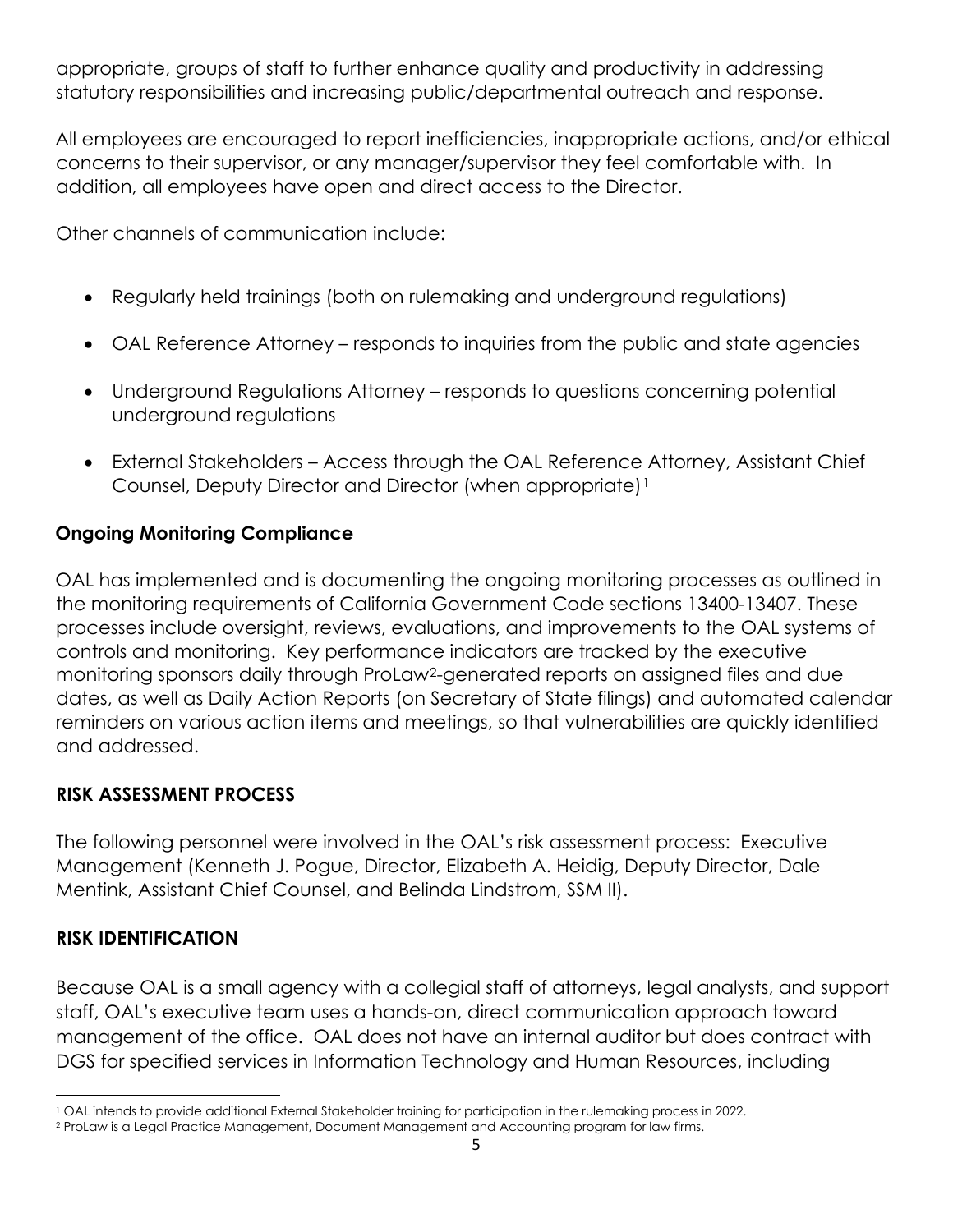auditing and audit reporting. OAL's risk assessment was performed by engaging in a series of informal but comprehensive discussions and review of risks that could potentially affect OAL's ability to perform its core mission. After conducting the assessment, the executive team identified the issues described herein as representing the significant risks facing the agency. The assessment of each risk and plans for addressing each risk are also discussed within this report.

#### **RISK RANKING**

OAL prioritizes any potential risks so that significant internal control deficiencies are remedied on a timely basis with the focus being on OAL meeting the statutory and regulatory deadlines and obligations of OAL's core mission.

#### **RISKS AND CONTROLS**

### **RISK: OPERATIONS- LAWSUIT –** *Public.Resource.Org, Inc. v. OAL and CBSC***, Sac. Superior Ct., Case no. 34-2021-80003612**

Petitioner, Public.Resource.Org, Inc., a 501(c)(3) nonprofit organization, through a Public Records Act request and subsequent litigation, has challenged the way OAL provides public access to the California Code of Regulations (CCR). Petitioner asserts that OAL must provide petitioner with unfettered access to the entire CCR in a specified electronic format. Since 1979, the State of California has, pursuant to Government Code section 11344.4, required the monetization of the CCR sufficient to reimburse the state for all the costs incurred in printing, publication, and distribution. Since 1998, OAL has followed State competitive bidding requirements to contract with outside vendors to print, publish, and distribute the CCR. As part of this contract, the contractor, on behalf of OAL, makes the entire CCR available online, free of charge to the public, while the vendor also offers the CCR with additional features as part of its for-pay subscription services. In the event Petitioner prevails in its petition, OAL will potentially be required to change the way the CCR is published.

#### **CONTROL A**

OAL is represented by the Office of the Attorney General and is actively defending the matter in superior court. In the event Petitioners are successful in the above-referenced matter, OAL will comply with the Court's order and will work with the Department of Finance to identify an appropriate funding mechanism to address any requirements resulting from the Court's order.

#### **RISK: OPERATIONS-DECREASE IN DEMAND FOR OAL'S 3-DAY APA TRAINING**

For years, OAL was unable to meet the demand for its 3-day Administrative Procedure Act training classes. In order to address the large backlog of requests, OAL doubled the size of its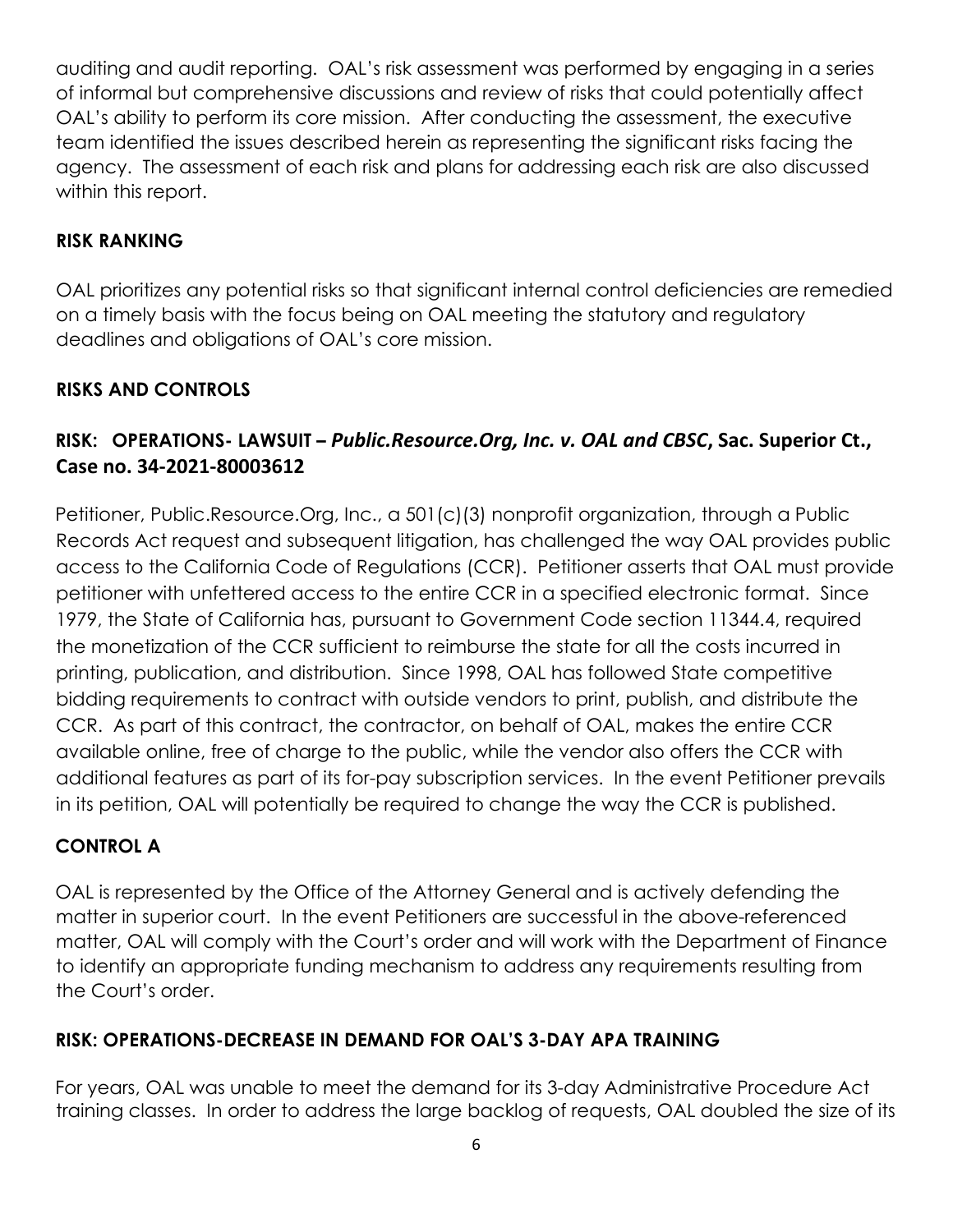training room and was able to enroll twice as many students in the class. As a result, OAL was able to remedy the backlog and enroll students very quickly in OAL's monthly classes. Almost immediately, however, Covid 19 restrictions required OAL to pivot to a remote learning model. This model was successful and OAL continued to meet the pace of demand for the training. Currently, OAL is experiencing a decrease in demand for the class and may have difficulty meeting its obligation to the General Fund in the amount of \$184,000 each Fiscal Year. Additionally, the need to meet the income generation requirement requires OAL to focus almost exclusively on the 3-day APA class to the detriment of other free educational offerings such as webinars and on-line videos that OAL would like to pursue.

## **CONTROL A**

If OAL is unable to meet its General Fund income requirements, OAL will work with GovOps and DOF to identify funding solutions.

### **RISK: OPERATIONS – CONTAGIOUS DISEASE PREVENTION MEASURES**

Like many other state departments, OAL reacted to the dangers associated with Covid 19 by changing its policies to allow extensive remote working options. The potential for a Covid 19 or other pandemic type of outbreak within the office continues to be a particular risk for OAL and its small number of employees where the long-term absence of one staff member would create a significant impact to the overall productivity of the office. However, OAL is required by law to accept regulatory filings at OAL's front desk. As a result, OAL requires front desk and support staff to be regularly in the office, resulting in the possibility of contact with individuals carrying Covid 19. Additionally, OAL has required at least one attorney to staff the office between 8 a.m. and 5 p.m. daily. This limited in-office staffing model has had a number of impacts on OAL staff:

- Front desk employees are regularly in contact with individuals filing and/or making deliveries and pick-ups at the front desk.
- Remote employees are having to work in home office spaces that are not always ideal.
- Employees had struggled to have regular communications now that most are working from home.
- New employees had a more difficult time receiving guidance from more experienced staff.
- Access and connectivity limitations and difficulty with IT support.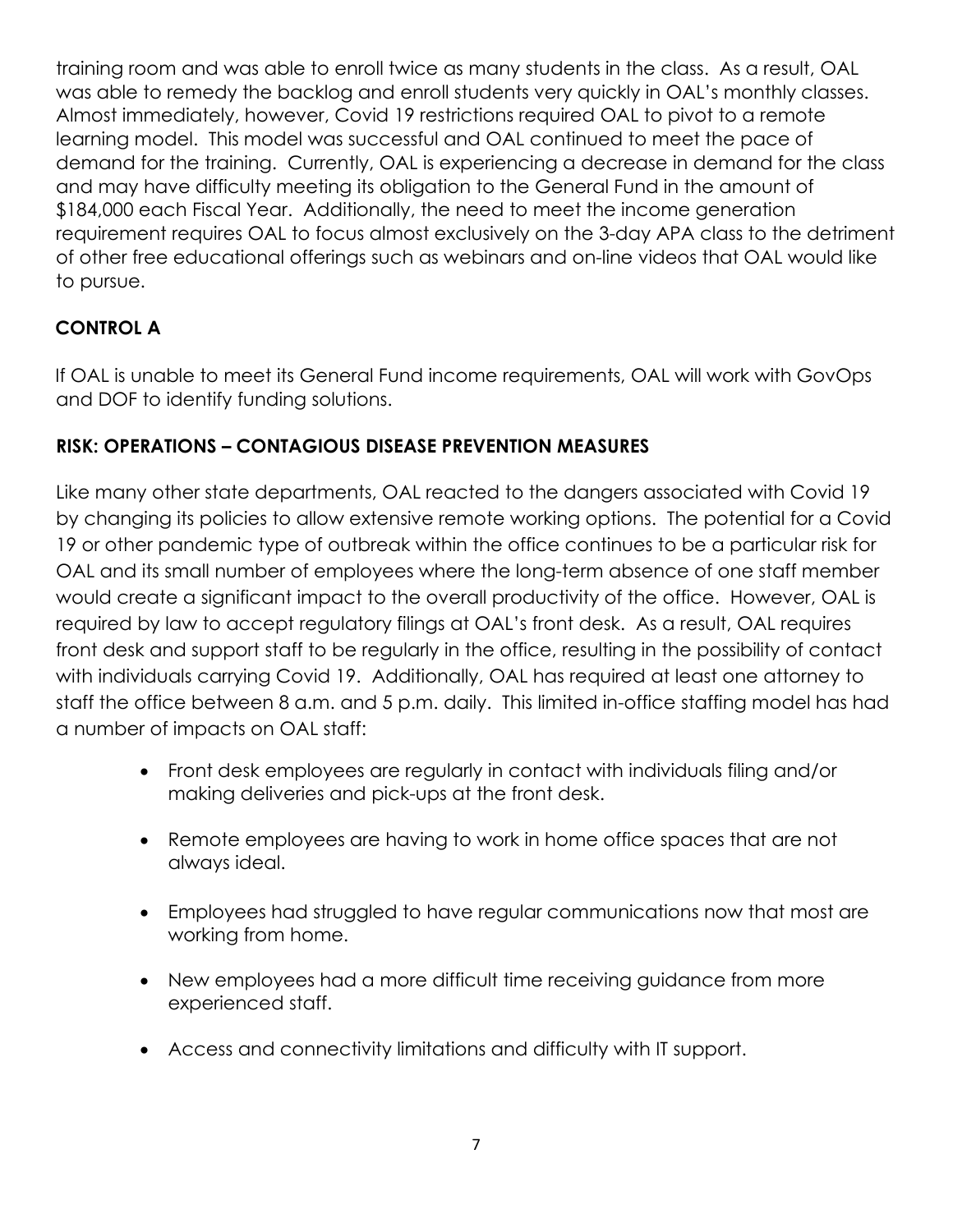- Impacts to internal communication methods and timing, collaboration, teamwork, camaraderie, morale, employee wellbeing, mental health, and changes to employee childcare circumstances.
- OAL trainers had to immediately pivot to providing remote training.

# **CONTROL A**

OAL moved immediately to address the threat of Covid 19 to its employees by:

- Requiring masks for all employees and visitors and limiting the number of visitors allowed at the front desk at a time. OAL also required all in-office employees to test their temperatures upon arrival.
- Ordering and installing glass barriers at the front desk.
- Regularly sanitizing all front-desk surfaces.
- Changing front-desk assigned seating areas to allow for safe distances between employees.
- Requesting employees to test negative for Covid 19 after displaying any symptoms of illness and before returning to work.
- Eventually requiring employees to be vaccinated or to regularly test negative for Covid 19 before working in the office.

OAL also worked with DGS and the California Department of Technology (CDT) to address remote meeting requirements by:

- Providing in-office training in Teams and Zoom to allow for remote meeting.
- Providing staff with home monitors, docking stations and headsets.
- Updating OAL's computers to provide cameras for use in video conferencing.
- Increasing OAL's internet bandwidth to allow for extensive video conferencing.
- Allowing employees to take their office chairs home.
- As funding allows, to purchase additional home-office equipment.

In order to address employee morale, to provide new employees with guidance and support, and to address other remote working impacts, OAL initiated regular Teams all-staff meetings. OAL also teamed new employees with more experienced attorneys with whom they could regularly meet by video and phone, and scheduled meetings with executive